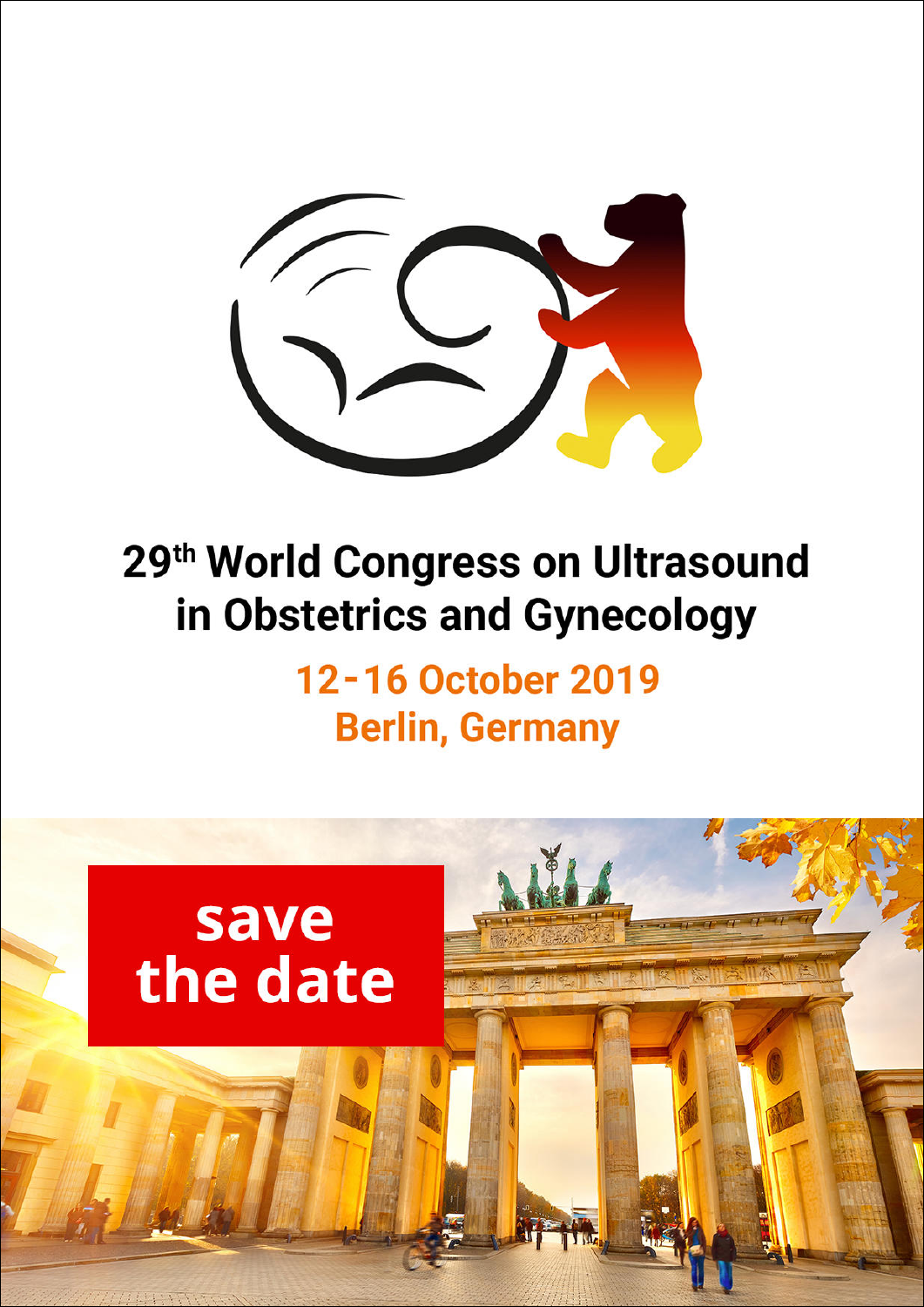# **Assessment of arterial function in pregnancy: recommendations of the International Working Group on Maternal Hemodynamics**

F. L. FOO<sup>1</sup>®, C. M. MCENIERY<sup>2</sup>, C. LEES<sup>1</sup>® and A. KHALIL<sup>3</sup>®, on behalf of the International Working Group on Maternal Hemodynamics

<sup>1</sup>*Division of Cancer & Surgery, Imperial College London, Institute for Reproductive & Developmental Biology, London, UK;* <sup>2</sup>*Division of Experimental Medicine & Immunotherapeutics, University of Cambridge, ACCI, Addenbrookes Hospital, Cambridge, UK;* <sup>3</sup>*St George's, University of London & St George's University Hospitals NHS Foundation Trust, Molecular and Clinical Sciences Research Institute, London, UK*

**KEYWORDS:** arterial function; arterial stiffness; endothelial function; maternal hemodynamics

# **ABSTRACT**

*There is strong evidence supporting the role of maternal arterial dysfunction in pregnancy-specific disorders such as pre-eclampsia and intrauterine growth restriction. As more work is focused towards this field, it is important that methods and interpretation of arterial function assessment are applied appropriately. Here, we summarize techniques and devices commonly used in maternal health studies, with consideration of their technical application in pregnant cohorts. Copyright 2017 ISUOG. Published by John Wiley & Sons Ltd.*

# **INTRODUCTION**

Arterial function is recognized as an important 'risk marker' in evaluating cardiovascular disease. Several parameters exist with which to assess localized and global arterial function in both the clinical and research setting. These are summarized in a consensus report of the European Network for Non-invasive Investigation of Large Arteries<sup>1</sup>; however, specific guidance for their use in pregnant cohorts is lacking. Here, we outline suitable techniques and devices for assessment of arterial function in pregnancy and for the interpretation of results. We also briefly summarize key studies of arterial function in normal pregnancies and those with adverse outcome.

# **THE ARTERIAL SYSTEM**

The arterial tree branches from the aorta, terminating in the smallest arterioles, from which capillaries arise. Due to the pulsatile nature of cardiac ejection, blood pressure and flow oscillate throughout the arterial tree.

Elasticity of the aorta, which is a large elastin-containing vessel, plays an important role in buffering oscillatory changes in blood pressure. Local adjustments to vascular tone in the smooth muscle, that predominates in smaller arteries and arterioles, also help to regulate arterial blood flow. Common indices of large-artery elasticity and vascular-tone regulation include arterial stiffness, arterial-wave reflection and endothelial function.

# **ARTERIAL STIFFNESS**

Large arteries are important in buffering cyclical changes in blood pressure by reducing peak pressure, maintaining diastolic pressure and smoothing blood flow. With increased arterial stiffening, which occurs with age, genetic predisposition (e.g. with genes involved in the differentiation of vascular smooth-muscle cells)<sup>2</sup> and pathological processes such as atherosclerosis, there is an overall increase in pulse pressure, resulting in isolated systolic hypertension. The repeated cyclical stress of high pulse pressure propagates a cycle of further arterial stiffening through fatigue fracture of the elastic elements within the arterial wall.

Arterial stiffness can be quantified by the pulse-wave velocity (PWV), which is a measure of the velocity of blood flow in the aorta. The velocity of the pressure wave is inversely related to vessel elasticity and compliance. As arteries stiffen, the transmission velocity, commonly expressed as PWV, increases. PWV also increases as the

*Accepted: 8 June 2017*

*Correspondence to:* Dr A. Khalil, Fetal Maternal Medicine Unit, St George's University of London, London SW17 0RE, UK (e-mail: asma.khalil@stgeorges.nhs.uk)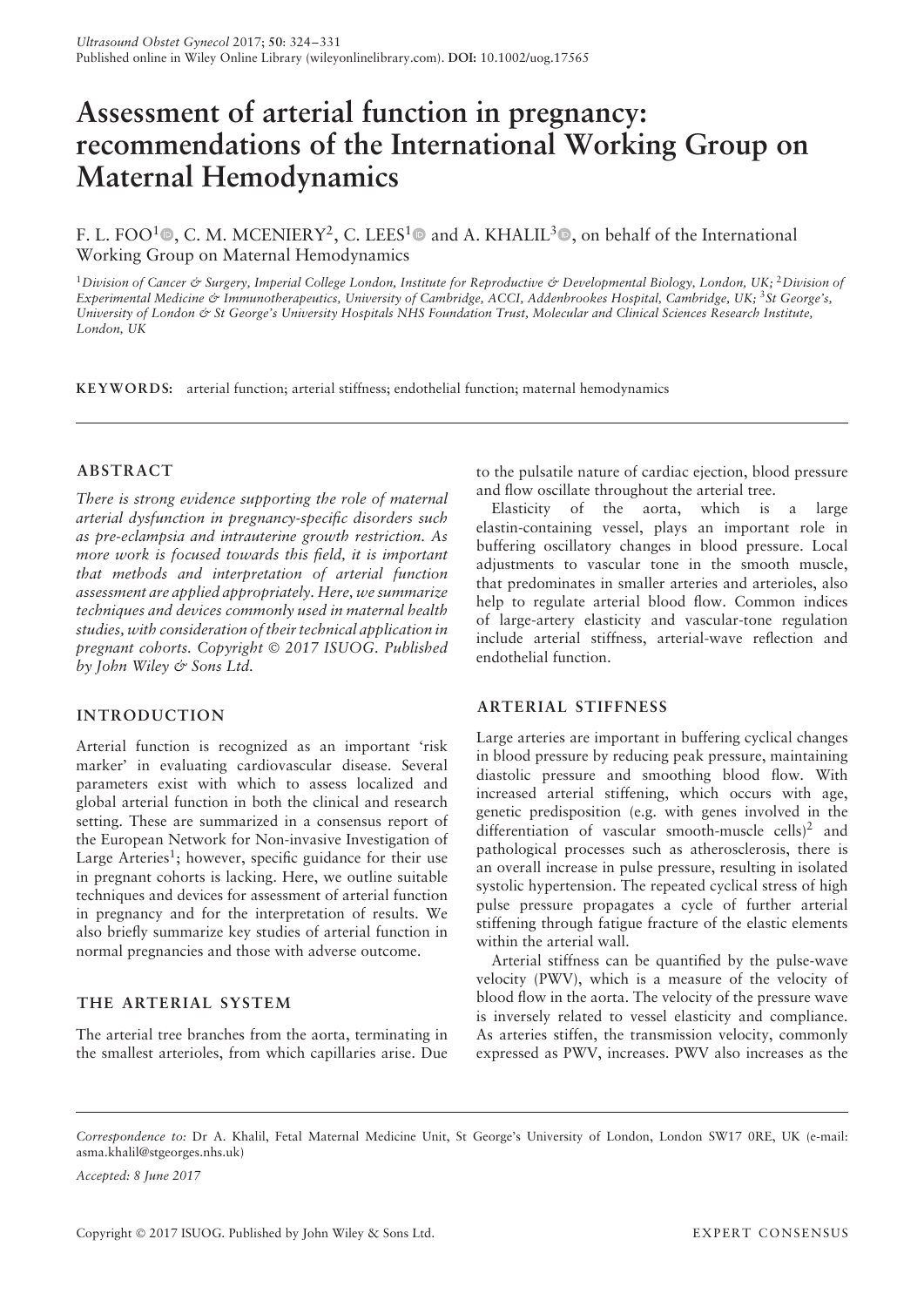pressure wave travels from the aorta to the periphery, indicating that vascular compliance is lower in the distal parts of the arterial tree.

Aortic PWV is considered the 'gold standard' measurement of arterial stiffness, as the thoracic and abdominal aorta makes the largest contribution to arterial buffering actions, and aortic PWV is an established independent predictor of outcome<sup>1</sup>. Arterial stiffness, assessed by measuring aortic PWV, is an independent predictor of cardiovascular mortality and morbidity in hypertension, Type-2 diabetes and end-stage renal failure<sup>1</sup>. In a meta-analysis of over 17 000 participants, aortic PWV reclassified risk and improved model fit for future cardiovascular events, even after accounting for standard risk factors<sup>3</sup>.

However, the carotid-femoral pathway is commonly used as a pragmatic surrogate for the aortic system as it covers the region that exhibits the greatest age-related stiffening<sup>4</sup>, and both arteries are superficial and easy to palpate. The 2011 European Society of Hypertension guidelines suggest that, in arterial hypertension, carotid-femoral PWV over 10 m/s relates to subclinical organ damage and cardiovascular events<sup>5</sup>. There are no reported normal limits for PWV in pregnancy, although <10 m/s is within the range for healthy non-pregnant women<sup>6</sup>. PWV has been reported to increase significantly with maternal weight and age, but not with parity or smoking status<sup>7</sup>.

# **PWV measurement techniques and devices**

PWV is calculated by measuring the transit time  $(\Delta t)$ taken for a pressure pulse to travel between two set points; for carotid-femoral PWV, it is measured from the common carotid artery to the ipsilateral femoral artery. Although direct carotid-femoral measurements are preferred, this may not always be feasible. Several non-invasive devices derive the distance ( $\Delta d$ ) covered by the pulse wave approximated to surface distance between two marked sites. PWV is calculated as:  $\Delta d$  (in meters)  $\Delta t$  (in seconds). Figure 1 illustrates the foot-to-foot measurement of carotid-femoral PWV (with 'foot' of pulse wave defined at the end of diastole).

Measurement of distance is relatively simple with the use of a ruler or measuring tape, although the site (e.g. measuring the carotid wave at or above the sternal notch) should always be standardized for all tests within a cohort. In pregnancy, it is advisable to use metal calipers rather than tape measure due to the distortion of linear distance measurements by the shape of the pregnant uterus.

To measure time delay between pressure waveforms  $(\Delta t)$ , there is a variety of devices utilizing computerized oscillometry<sup>6</sup>, applanation tonometry<sup>8</sup>, Doppler<sup>9</sup> or mechanotransducers $10$ . There is no consensus regarding which method or device is most valid $11,12$ , and most, due to their non-invasive nature, are suitable for use in pregnancy. Most devices have been validated against invasive testing in non-pregnant cohorts, but not in pregnancy<sup>13–15</sup>. Incremental increases in distending pressure, as represented by mean arterial pressure (MAP),



**Figure 1** 'Foot-to-foot' measurement of carotid-femoral pulse-wave velocity (PWV).

increase PWV; therefore, MAP levels should be taken into account when comparing groups<sup>16</sup>. The effect of heart rate is less clear but this may also be a confounding factor<sup>16</sup>.

The Complior System<sup>®</sup> (Alam Medical), based on the piezoelectric principle, uses skin mechanotransducers to detect simultaneously in two different arteries or at two different sites waveforms which can be visualized onscreen by the operator. Once waveforms of sufficient quality are recorded, the  $\Delta t$  between the pressure waveforms at each site is calculated using a correlation algorithm on the initial pulse rise to just after true pulse peak, and PWV is calculated.

Pressure waves can also be recorded sequentially at different sites, and  $\Delta t$  calculated from a simultaneous electrocardiographic (ECG) recording. The SphygmoCor system (AtCor Medical), a device with moderate reproducibility<sup>17</sup>, uses high-fidelity applanation tonometry to obtain successive proximal and distal pulses a short time apart.  $\Delta t$  is then determined as the time difference of the ECG R-wave in relation to the distal and proximal pulses. As the measurements are a short time apart, changes in heart rate variability have minimal effect on  $\Delta t$ .

The Arteriograph<sup>®</sup> (Tensiomed) and Vicorder<sup>®</sup> (Skidmore Medical Ltd) devices use an oscillometric distension technique to obtain PWV. The Vicorder has not been validated against invasive testing for pulse-wave analysis; however, it has been validated against the SphygmoCor and shows good agreement of aortic PWV values, albeit with an inherent bias towards lower Vicorder aortic PWV values at higher values of SphygmoCor aortic PWV<sup>18</sup>. When using the Vicorder, a pad that inflates over several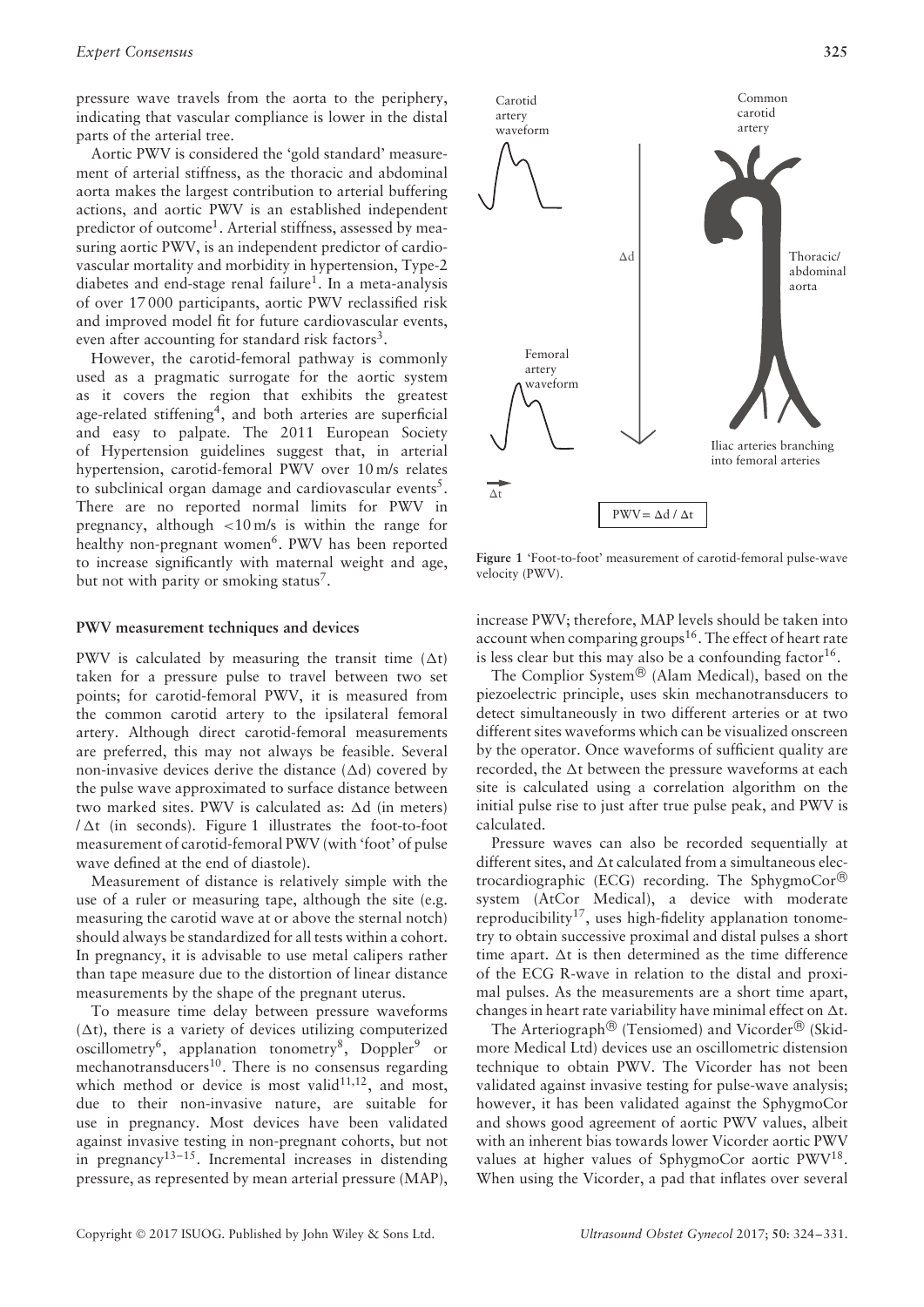centimeters is placed around the patient's neck, and a cuff is placed around the patient's upper right thigh. Both carotid and femoral cuffs are inflated to 65 mmHg and the corresponding oscillometric signal from each cuff is obtained in real time. Once the operator is satisfied with the waveform quality, the test is terminated and an algorithm of the two waveforms is analyzed to produce  $\Delta t$ .

The Arteriograph is based on plethysmography and registers pulsatile pressure changes in an artery. Typically, upper-arm blood pressure is first measured using a cuff, which is inflated to at least  $35 \text{ mmHg}$  above systolic pressure, and brachial artery pressure fluctuations are analyzed. The difference in time between the beginning of the first wave and the beginning of the second (reflected) wave is related to a measured distance from the jugular notch to the pubic symphysis, allowing calculation of the PWV.

# **ARTERIAL WAVE REFLECTION**

Another surrogate measure of arterial stiffness is the arterial pressure waveform, which is a composite of a forward-traveling wave generated by left ventricular ejection, and a backward-traveling reflected wave arising from sites of impedance mismatch, such as arterial taper and major arterial bifurcations. The change in impedance is thought to generate wave reflections, similar to the effect when a stone is dropped into a small pond and waves hitting the pond edge are reflected back towards the center, that summate to form a single effective reflected wave that flows back into the ascending aorta early in the cardiac cycle.

As arterial compliance decreases, the speed of travel of the wave increases. This means that the reflected wave superimposes on the advancing pulse wave at an earlier time, increasing the amplitude of the forward wave; in other words, augmenting the systolic pressure wave. This can be quantified using the augmentation index (AIx), which is the ratio of the pressure difference (amplitude difference between the start of a first wave, P1, and the start of a second reflected wave, P2) in relation to the pulse pressure, usually expressed as a percentage (Figure 2). While PWV reflects aortic stiffness, AIx is to some extent determined by endothelial dysfunction and arterial resistance, and is thought to be a more sensitive early marker of arterial stiffness<sup>19</sup>. Central AIx has been shown to be an independent predictor of all-cause mortality in patients with end-stage renal disease or hypertension<sup>20,21</sup>. AIx increases linearly with age until 50–60 years, when it plateaus<sup>8,22</sup>.

## **AIx measurement and devices**

AIx should be analyzed in the ascending aorta, which most accurately represents the ventricular afterload imposed by central large arterial walls. However, it is difficult to obtain direct measurements from central arteries; therefore, AIx is commonly estimated from either the radial or the brachial artery waveform. Using a validated



**Figure 2** The arterial waveform complex.

transfer function, an aortic pressure waveform is then calculated from the peripheral arterial waveform. AIx increases with MAP and is inversely related to heart rate and body height, so these variables should be taken into account when interpreting results. Commonly, AIx is standardized to a heart rate of 75 bpm (AIx-75). In pregnancy, maternal ethnicity, smoking, parity, body mass index and mean uterine artery pulsatility index were found not to be significant predictors of AIx-75<sup>23</sup>.

The most widely used approach is to perform tonometry in the upper limb, usually in the radial artery, with a high-fidelity probe such as the Millar strain gauge transducer (SPT-301, Millar Instruments, Sydney, Australia). The pressure waveform is then transformed using a transfer function<sup>17</sup> (SphygmoCor) to calculate the aortic AIx. Alternatively, carotid tonometry can be used. For this, a transfer function is not necessary as the arterial sites are quite close and the observed waveforms are similar. However, carotid tonometry requires more technical expertise, so there is more room for operator error, especially in obese patients in whom the carotid artery may be more difficult to palpate. While AIx is a relative measurement and can be calculated without calibration, its components (central pulse, heart rate, augmentation and systolic blood pressure) are absolute values and require calibration<sup>1</sup>.

Oscillometric devices such as the Vicorder and Arteriograph (as described above) can also be used to analyze pressure waveforms. Brachial artery waveforms are obtained using a fluid distension technique via cuff inflation on the upper arm. Similar to tonometry, these waveforms are then transformed by a transfer function to produce aortic AIx. There have been no comparative studies between Vicorder and tonometry in pregnant women. In a non-pregnant cohort of chronic obstructive pulmonary disease patients, Vicorder AIx measurements correlated significantly with SphygmoCor ones; however, the limits of agreement were only  $-10.42$  to  $9.02\%$ , with a coefficient of reproducibility of 27.9%<sup>24</sup>. Vicorder values were lower but there was satisfactory agreement<sup>24</sup>.

The Arteriograph obtains AIx by calculating the pressure difference (amplitude difference between the start of a first wave, P1, and the start of a second reflected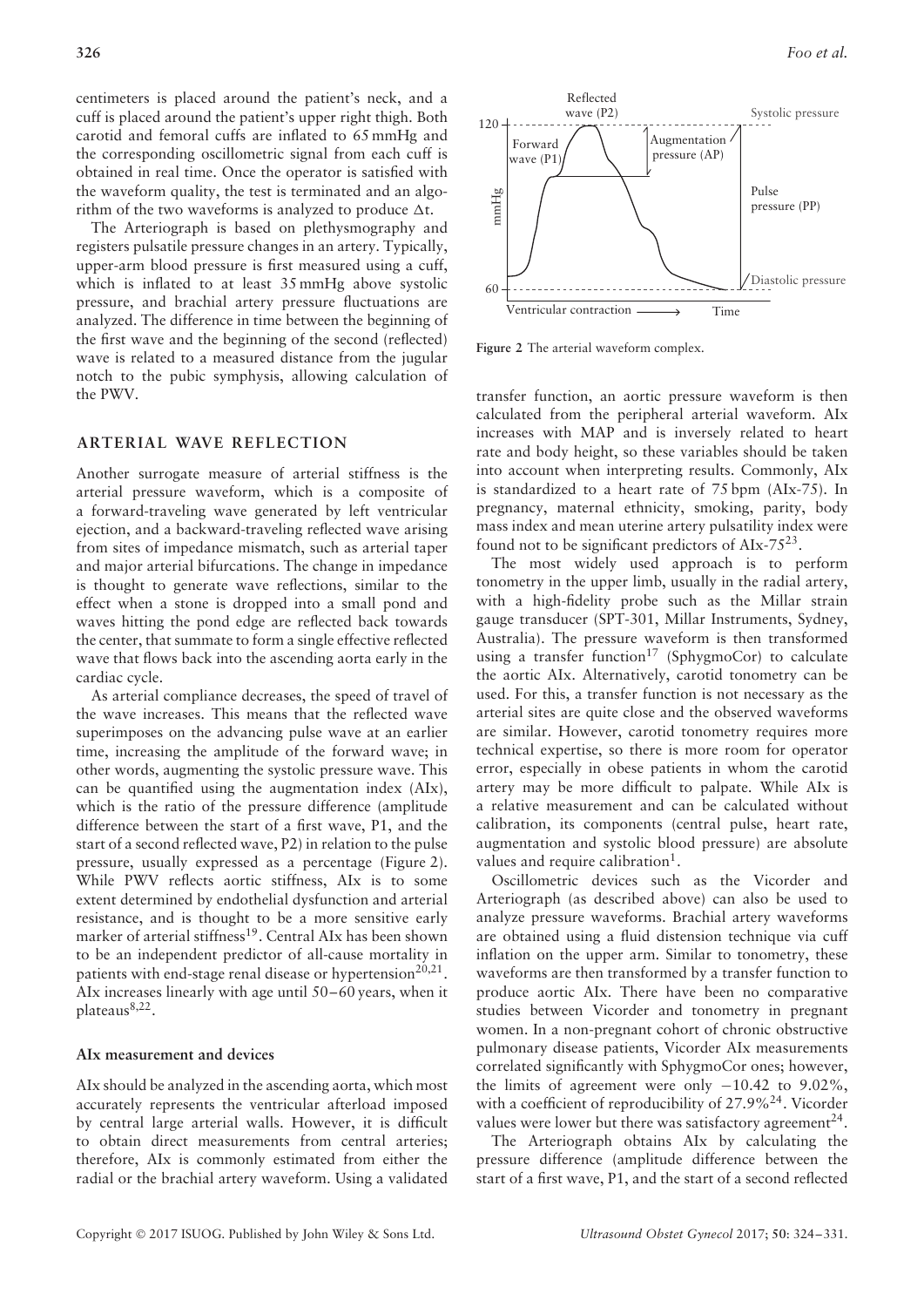#### *Expert Consensus* **327**

|  |  | Table 1 Devices for measuring arterial stiffness (pulse-wave velocity (PWV) and augmentation index (AIx)) |
|--|--|-----------------------------------------------------------------------------------------------------------|
|--|--|-----------------------------------------------------------------------------------------------------------|

| Technique/Device                                                                                                                                              | Advantages                                                                                                                                                                                | Disadvantages                                                                                                                                                                             |
|---------------------------------------------------------------------------------------------------------------------------------------------------------------|-------------------------------------------------------------------------------------------------------------------------------------------------------------------------------------------|-------------------------------------------------------------------------------------------------------------------------------------------------------------------------------------------|
| Mechanotransducer<br>Complior <sup>®</sup><br>(Alam Medical, Pantin, France)                                                                                  | Widely used in first few epidemiological<br>studies that demonstrated predictive<br>value of PWV in CVDs<br>Simultaneous recording of central and<br>peripheral signal<br>Portable device | Errors associated with distance<br>estimation signal                                                                                                                                      |
| Oscillometric fluid distension<br>Arteriograph <sup>®</sup><br>(Tensiomed, Budapest, Hungary)<br>Vicorder <sup>®</sup><br>(Skidmore Medical Ltd, Bristol, UK) | Affordable<br>Non-invasive<br>Good intraobserver variability<br>Can obtain AIx and central systolic BP                                                                                    | Vicorder not yet validated against<br>invasive techniques for arterial<br>function testing                                                                                                |
| Tonometry<br>SphygmoCor®<br>(AtCor Medical, Sydney, Australia)                                                                                                | Used in many large observational<br>studies linking arterial function to<br>cardiovascular events                                                                                         | Expensive<br>Measured distance is an estimation of<br>true distance and largely depends on<br>body habitus                                                                                |
| Omron HEM-9000AI <sup>®</sup><br>(Omron Healthcare, Kyoto, Japan)                                                                                             | Similar to SphygmoCor and can obtain<br>AIx and central systolic BP<br>Portable                                                                                                           | Cannot obtain carotid-femoral PWV                                                                                                                                                         |
| Ultrasound                                                                                                                                                    | Can analyze waveforms simultaneously<br>or separately using ECG<br>synchronization                                                                                                        | Requires extensive training<br>User-dependent variability                                                                                                                                 |
| Photoplethysmography<br>PulseTrace PCA 2 and<br>PulseTracePWV <sup>®</sup><br>(Micro Medical, Bournemouth, UK)                                                | More suitable for use in overweight<br>populations                                                                                                                                        | Only gives information on waveforms at<br>peripheral body sites; information on<br>central arterial waveforms less reliable<br>Inferior quality of waveform obtained<br>from finger probe |
| Cardioankle vascular index<br>VaSera System <sup>®</sup><br>(Fukuda Denshi, Tokyo, Japan)                                                                     | Records distensibility of whole<br>aortic-iliac, femoral-tibial system                                                                                                                    | Needs further validation process in<br>comparison to carotid-femoral PWV                                                                                                                  |

All devices tabulated are non-invasive, and none has been validated against invasive techniques in pregnancy. BP, blood pressure; CVD, cardiovascular disorder; ECG, electrocardiograph.

wave, P2) in relation to the pulse pressure. The brachial artery waveform readings allow AIx calculation as: AIx  $(\%)=(P2 - P1)/PP) \times 100$ , where PP is pulse pressure, and thus provides the brachial artery AIx without applying a transfer function. Similar to the Vicorder, there are no validation studies of the Arteriograph in pregnancy; however, it has been used widely in pregnancy research7,25,26 and validated against aortic AIx obtained by cardiac catheterization in a non-pregnant cohort<sup>13</sup>.

The advantages and disadvantages of commonly used devices for recording PWV and AIx are presented in Table 1.

# **ENDOTHELIAL FUNCTION**

The endothelium lines the internal surface of arteries and is sensitive to changes in hemodynamic signals, responding by releasing a number of vasodilator substances, the most potent of which is nitric oxide (NO), or vasoconstrictors. Endothelial injury with resulting dysfunction is associated with atherosclerosis and cardiovascular events $^{27}$ .

Endothelial function is commonly assessed by measurement of upper-arm flow-mediated dilatation (FMD)

or forearm blood flow; although there is no consensus as to which technique provides more precise information, forearm blood flow measurement is generally considered the 'gold standard' for endothelial function testing (see Table 2 for a comparison of their advantages and disadvantages). Brachial artery FMD correlates with measures of coronary endothelial function<sup>28,29</sup>. Normal arteries dilate by 10–15% depending on the position of the cuff and equipment used $30$ . By definition, if vasodilation does not reach 5%, there is overt endothelial dysfunction<sup>29,30</sup>.

#### **Flow-mediated dilatation (FMD) measurement**

FMD measurement as described by Celermajer *et al.*<sup>30</sup> has been used extensively, with good reproducibility and low interobserver variability<sup>31</sup>. This technique requires an ultrasound system equipped with a high-frequency linear vascular probe, vascular software for two-dimensional and color Doppler imaging, and an internal ECG monitor so that each image frame of blood flow can be synchronized to the cardiac cycle. A stereotactic probe-holding device will limit measurement error due to micromovements of the probe by the operator.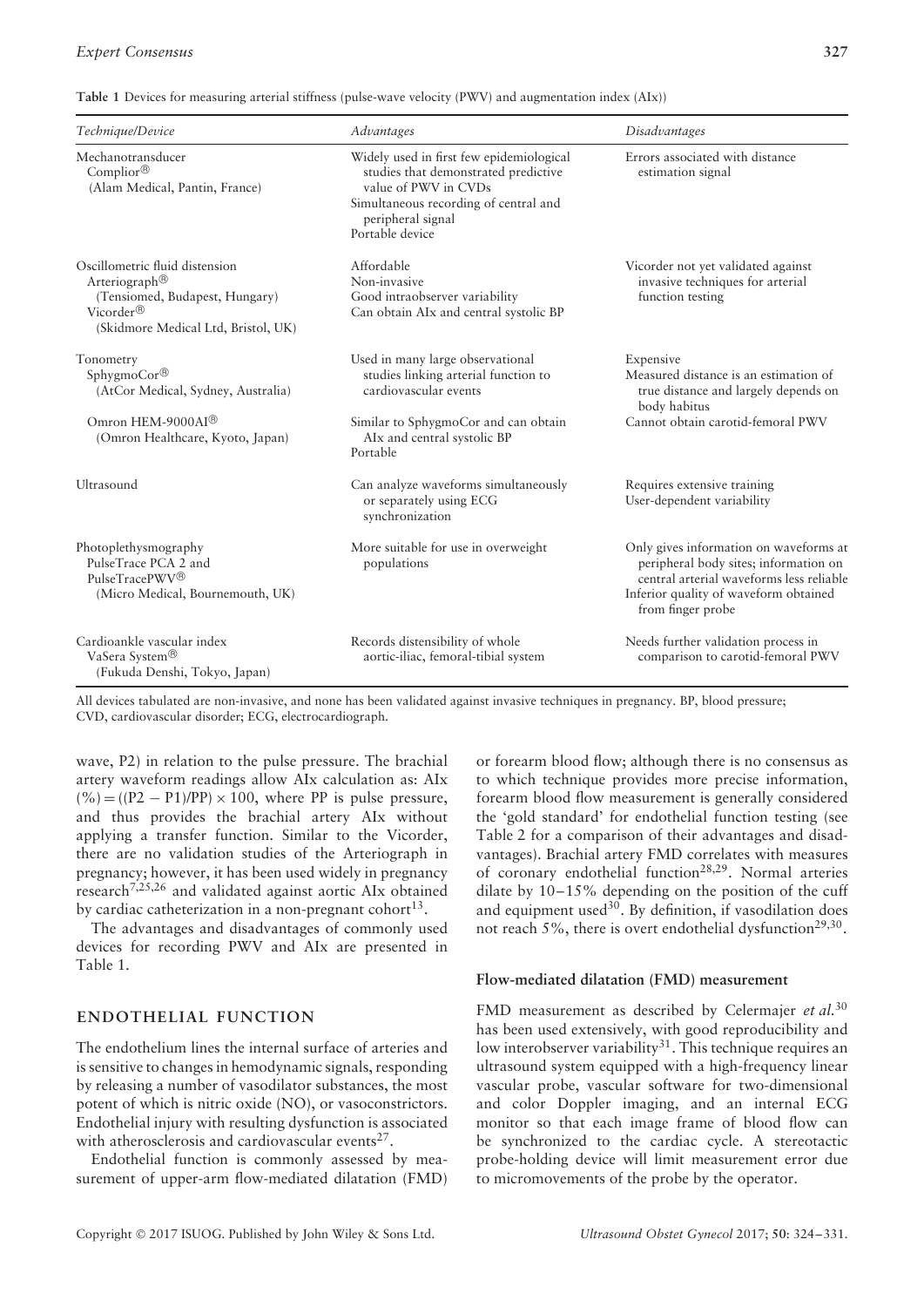**Table 2** Techniques for measuring endothelial function

| Technique                | Advantages                                                                                                           | <i>Disadvantages</i>                                                             |
|--------------------------|----------------------------------------------------------------------------------------------------------------------|----------------------------------------------------------------------------------|
| Flow-mediated dilatation | Non-intrusive<br>Predicts outcome<br>Relatively quick assessment                                                     | Considered a less precise method of assessment<br>Expensive collateral equipment |
| Forearm blood flow       | Currently gold standard<br>Allows assessment of basal nitric oxide<br>Strong correlation with cardiovascular outcome | Intrusive<br>Requires specialist research setting<br>Time-consuming              |

With the subject lying supine, a baseline longitudinal image of the brachial artery with clear visualization of the anterior and posterior intimal interfaces between the lumen and vessel wall is first acquired. Then, arterial occlusion is created using a forearm blood pressure cuff inflated to suprasystolic pressure for a standardized length of time. Subsequent cuff deflation induces a brief high-flow state through the brachial artery (reactive hyperemia) and the resulting increase in shear stress causes endothelium-dependent vasodilation. The longitudinal image of the artery is recorded continuously, from 30 s before to 2 min after cuff deflation. This continuous imaging period should be sufficient to capture peak arterial dilatation, which is reported to occur around  $57 \pm 15$  s after cuff deflation in pregnant women<sup>32,33</sup>. At least 10 min of rest is needed after reactive hyperemia before another image is acquired to reflect the reestablished baseline conditions.

If the endothelium-independent vasodilation response is to be tested, an exogenous NO donor (usually nitroglycerin (glyceryl trinitrate, GTN) spray or sublingual tablet) is administered prior to the steps above, to determine the maximum obtainable vasodilator response 3–4 min after GTN administration. The observed endothelium-independent vasodilation reflects vascular smooth-muscle function.

FMD is calculated as the percentage change from the baseline diameter to the peak diameter in response to reactive hyperemia, using the following equation:

 $FMD$  (%) = ((peak diameter–baseline diameter) /baseline diameter)  $\times$  100.

# **Forearm blood flow measurement**

Resistance vessel function in the forearm is assessed by strain-gauge venous impedance plethysmography. This works on the principle that if venous return from the arm is obstructed and arterial inflow continues unimpeded, the forearm swells at a rate proportional to the rate of arterial inflow34. This procedure is generally carried out as follows: a wrist cuff is inflated to suprasystolic pressure and 60 s allowed to elapse before measurements commence. A second cuff is placed around the upper arm and inflated to around 40 mmHg (higher than venous pressure but lower than diastolic pressure) at intervals of 10 s with 5-s deflation, allowing venous emptying whilst not impeding arterial inflow. The arms are positioned

above the heart using pads and cushions. A strain gauge is placed around the forearm and the changes in circumference (which reflect changes in forearm volume) are measured.

This test is most useful when comparing dose–response relationships of different drugs within a single study; however, drawbacks include reproducibility (due to variations in arterial pressure, initial forearm blood flow and forearm size) and the technique's more intrusive nature compared with FMD.

# **ARTERIAL FUNCTION STUDIES IN PREGNANCY**

In normal pregnancy, there is a significant reduction in unadjusted aortic PWV from preconception to the second trimester (although the reduction is not significant for MAP-adjusted PWV). Unadjusted aortic PWV remains low or increases slightly in the third trimester and returns to baseline in the postpartum period<sup>35,36</sup>. Aortic AIx adjusted for heart rate (i.e. AIx-75) in normal pregnancy follows a pattern similar to that of aortic PWV, with the most significant changes occurring between prepregnancy and the early first trimester<sup>37</sup>. FMD increases in pregnancy until 32 weeks' gestation, then decreases significantly from 36 weeks<sup>38,39</sup>.

Studies of arterial stiffness in complicated pregnancies have focused largely on pre-eclampsia, intrauterine growth restriction (IUGR), preterm birth and gestational diabetes  $(GDM)^{7,26,40,41}$ , disorders that are associated with a greater risk of a future cardiovascular event in the mother.

# **Arterial function in hypertensive disorders of pregnancy**

All parameters of arterial stiffness have been found to differ significantly in pre-eclamptic women from those in normotensive pregnancies. In a systematic review of 23 studies evaluating the effect of pre-eclampsia on arterial stiffness, women with pre-eclampsia had increased arterial stiffness both during and after pregnancy, and to a greater extent than did women with gestational hypertension. More severe presentation of pre-eclampsia was associated with a greater degree of arterial stiffness<sup>42</sup>. It should be noted, however, that only a few of the studies included in the review adjusted arterial stiffness measurements for the important variables of maternal heart rate or blood pressure. Significantly higher levels of aortic PWV and AIx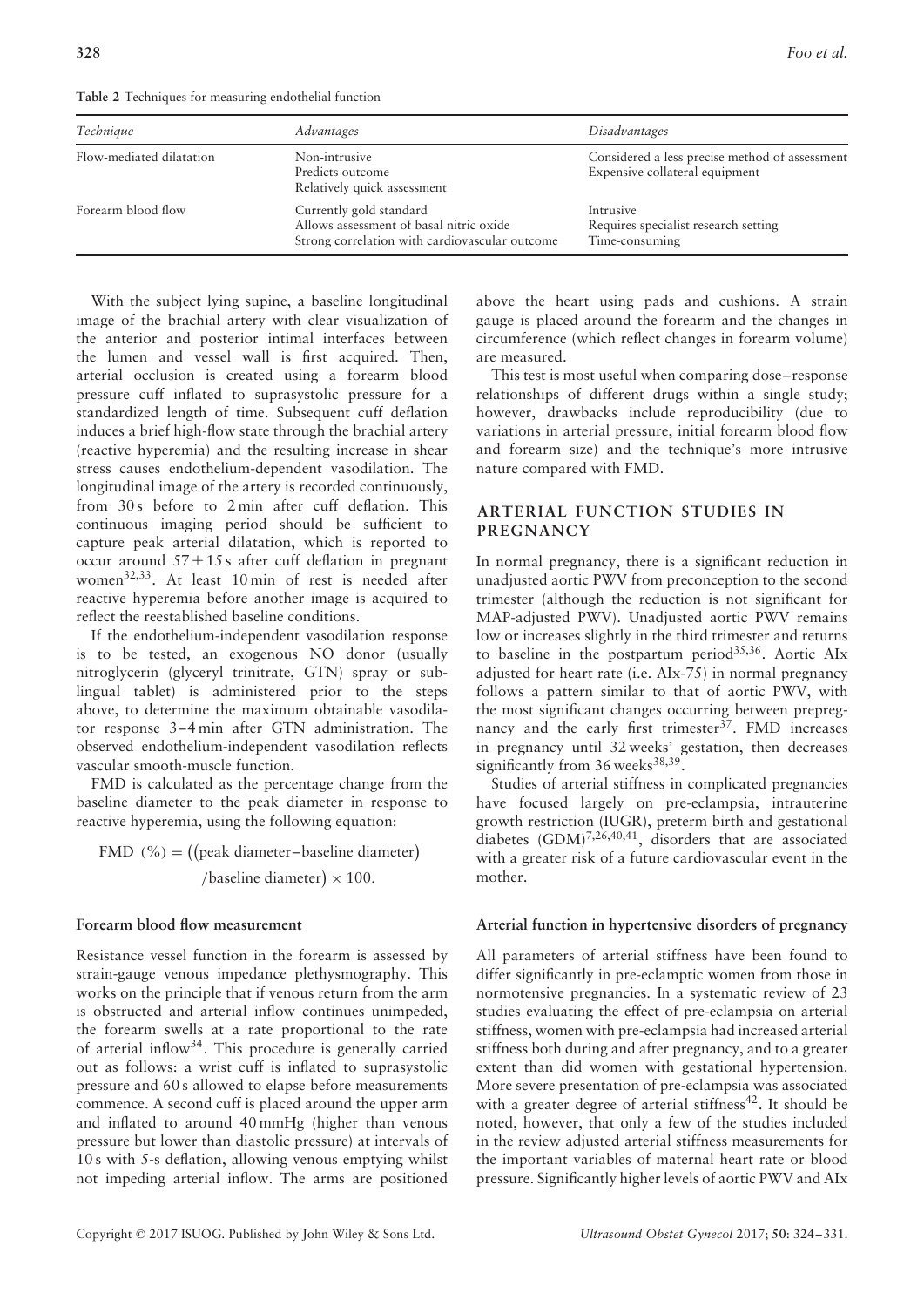have also been observed in the subclinical stage (as early as 11 weeks' gestation) of pre-eclampsia<sup>23,41</sup>; interestingly, the magnitude of aortic PWV increase in these early phases was similar to that seen in established pre-eclampsia. Cross-sectional and longitudinal studies that assessed arterial stiffness in the early subclinical stages have demonstrated the potential for indices of arterial stiffness as a screening test to predict subsequent development of early- and late-onset pre-eclampsia, especially when combined with other maternal variables, such as central systolic blood pressure<sup>7,41</sup>.

Lower FMD has been found in the first and second trimesters in high-risk women who subsequently develop pre-eclampsia, compared with controls<sup>43,44</sup>. An increase in FMD has been observed 4–6 weeks postpartum in women who had pre-eclampsia, suggesting partial reversal of the endothelial dysfunction<sup>45</sup>. Very few studies of endothelial function in pregnancy have included both endothelial-dependent and endothelial-independent measurements; this may affect findings, as both processes are intricately related and vary considerably during pregnancy<sup>19</sup>.

# **ARTERIAL FUNCTION IN FETAL GROWTH RESTRICTION**

Very few studies have examined aortic PWV in isolated IUGR. In one study which reported on small-for-gestational-age (SGA) babies (i.e. a heterogeneous cohort of fetuses which were small, some of which were not growing well (IUGR) and others that were constitutionally small but healthy and growing normally), no differences were found in aortic PWV recorded in the first trimester46. In normal pregnancies, a relationship was found between aortic PWV in the third trimester and birth weight, with an increase of 1 m/s in aortic PWV associated with a decrease in birth-weight centile of  $17.6\%$ <sup>47</sup>. In pregnant women with chronic hypertension who subsequently developed both superimposed pre-eclampsia and IUGR, aortic AIx-75 was a determinant of birth weight, and was the only significantly elevated hemodynamic parameter in patients who developed IUGR but not superimposed pre-eclampsia<sup>48</sup>. Aortic AIx, while normal in women with normotensive SGA pregnancies, was elevated in women who later presented with pre-eclampsia and SGA fetuses. In postnatal women whose pregnancies were affected by IUGR, there was a persistent difference in FMD compared with controls<sup>49</sup>. This difference was not seen when comparing GTN responsiveness between the two groups, suggesting that the differences in FMD were due to endothelial rather than vascular smooth muscle dysfunction.

#### **Arterial function in diabetes in pregnancy**

Arterial stiffness indices are higher in women with established GDM and in those with pre-existing Type-2, but not Type-1, diabetes mellitus $^{50,51}$ . Furthermore, women who develop GDM have increased arterial

stiffness which is evident from the first trimester of pregnancy, suggesting its potential predictive value<sup>26</sup>. Possible mechanisms to explain these associations include: (1) alterations in the composition of the extracellular matrix and arterial remodeling, due to hyperglycemia, and (2) oxidative stress, both of which lead to arterial stiffening. Additionally, diabetes is associated with reduced NO production, which may impair endothelial function.

# **RECOMMENDATIONS FOR ASSESSING ARTERIAL FUNCTION IN PREGNANCY**

- Due to the rapid responses of sympathetic activity and the arterial system to internal and external influences, as many variables as possible should be standardized across all tests.
- Before any measurements are performed, time should be allowed for adequate acclimatization to the room in which the tests are to be carried out. In general, participants should rest in the position in which the tests are to be carried out (e.g. supine or sitting) for at least 5 min before the tests commence. For FMD measurements, a resting position of around 20 min is recommended<sup>52</sup>.
- Room temperature should be set at approximately 22–24 ℃ to control for orthostatic changes. As several medications that are commonly taken in pregnancy can affect arterial function, it is generally recommended that participants refrain from taking such medication for at least four half-lives of the drug prior to testing, when possible and safe to do so. Drug and vitamin intake over the previous 24 h should be recorded and correlated to the results.
- It is recommended that participants abstain from caffeinated drinks for at least 4h and smoking for 12 h prior to hemodynamic testing.
- In pregnancy, caval compression from the weight of the gravid uterus can affect maternal hemodynamics, so it is recommended that tests are carried out with the woman in the left lateral position. If longitudinal studies are to be performed, this position should also be standard even when the woman is not pregnant or in the first trimester.
- Comparison of results should also be adjusted for any neurohormonal perturbations associated with pregnancy and fertility; for example, phase of menstrual cycle when performing preconception studies or breastfeeding when performing postpartum assessments. Participants who have undergone hormonal stimulation, such as follicular priming in preparation for *in-vitro* fertilization, may have very different hemodynamics $^{53}$ , and this should be taken into account when comparing them against women with spontaneous conception.

# **RECOMMENDATIONS FOR FUTURE RESEARCH**

• Arterial function testing in pregnancy has focused largely on identifying different hemodynamic signatures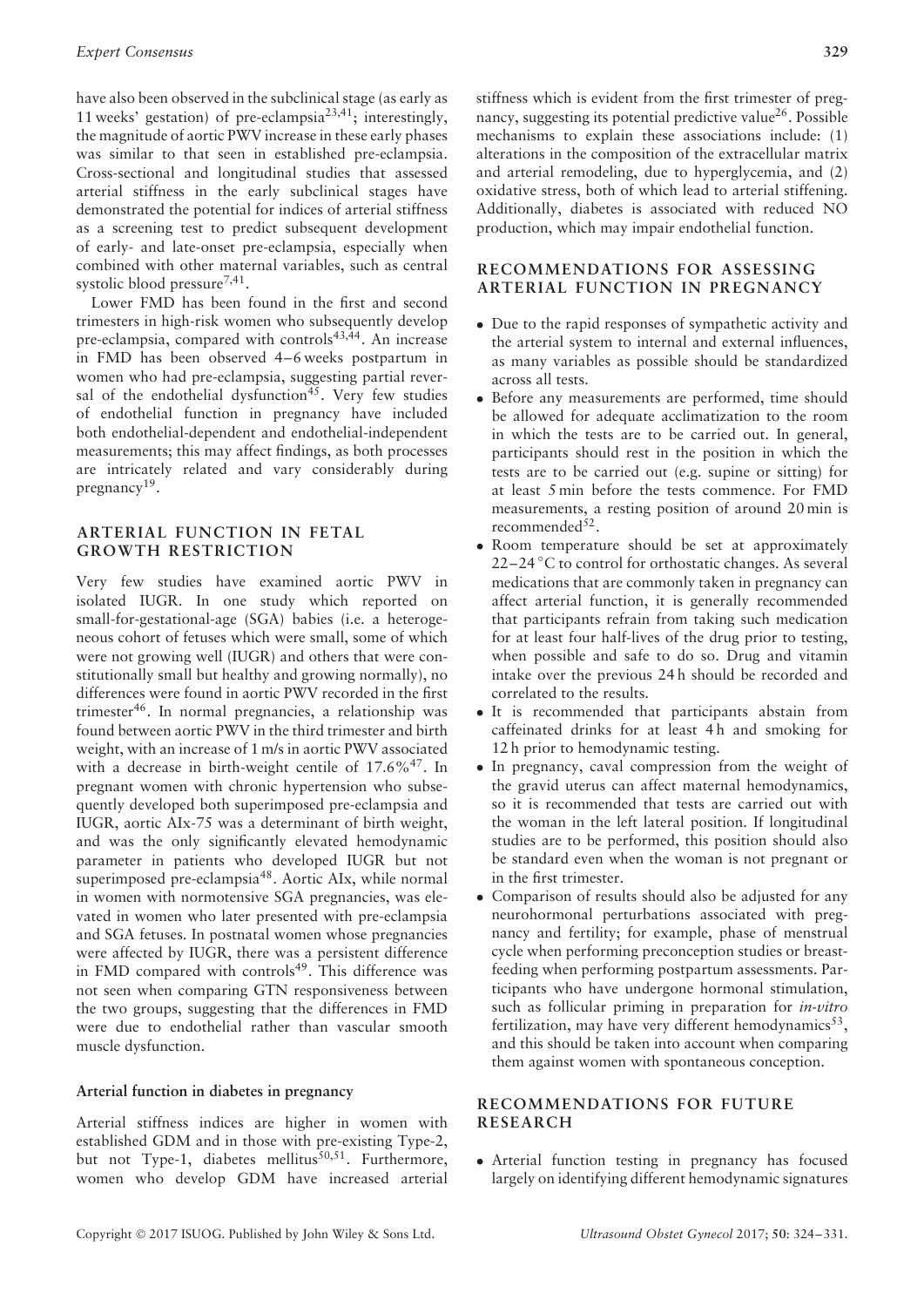in pathological pregnancies. More large-scale studies are needed to assess and validate the role of arterial function parameters in predicting pregnancy complications, as well as assessing its prognostic value, whether alone or in combination with other biophysical and biochemical markers of metabolic dysfunction.

- Additionally, an understanding of arterial function changes between preconception and very early pregnancy in relation to pathological pregnancy is lacking, so longitudinal preconception work is needed.
- A few studies<sup>54,55</sup> in pregnancy have assessed the impact of therapy on arterial function, but larger-scale studies would be helpful in evaluating how and to what extent the maternal arterial system responds, and whether treatment options can be adjusted to optimize clinical outcome.
- To improve our understanding of changes in arterial stiffness independent of confounding factors, such as maternal heart rate or blood pressure, which can change significantly in disorders such as pre-eclampsia, studies should report appropriately adjusted parameters alongside raw data.

# **INTERNATIONAL WORKING GROUP ON MATERNAL HEMODYNAMICS**

A. Bruckmann, Friedrich-Schiller-University, Jena, Thuringia, Germany

J. Cockcroft, Cardiff Metropolitan University, Cardiff, UK

J. Cornette, Erasmus MC-University Medical Centre, Rotterdam, The Netherlands

J. J. Duvekot, Erasmus MC-University Medical Centre, Rotterdam, The Netherlands

E. Ferrazzi, University of Milan, Milan, Italy

C. Ghossein-Doha, Maastricht University, Maastricht, The Netherlands

- W. Gyselaers, Hasselt University, Hasselt, Belgium
- V. Meah, Cardiff Metropolitan University, Cardiff, UK

G. P. Novelli, University of Rome Tor Vergata, Rome, Italy

M. Spaanderman, Maastricht University, Maastricht, The Netherlands

- E. Stohr, Columbia University, New York, USA
- J. Tay, Imperial College London, London, UK
- B. Thilaganathan, St George's, University of London & St George's University Hospitals NHS Foundation Trust, Molecular and Clinical Sciences Research Institute, London, UK

H. Valensise, University of Rome Tor Vergata, Rome, Italy

I. Wilkinson, Cambridge University, Cambridge, UK

#### **REFERENCES**

1. Laurent S, Cockcroft J, Van Bortel L, Boutouyrie P, Giannattasio C, Hayoz D, Pannier B, Vlachopoulos C, Wilkinson I, Struijker-Boudier H, European Network for Non-invasive Investigation of Large Arteries. Expert consensus document on arterial stiffness: Methodological issues and clinical applications. *Eur Heart J* 2006; **27**: 2588–2605.

- 2. Quinn U, Tomlinson LA, Cockcroft JR. Arterial stiffness. *JRSM Cardiovasc Dis* 2012; **1** (6). https://doi.org/10.1258/cvd.2012.012024.
- 3. Ben-Shlomo Y, Spears M, Boustred C, May M, Anderson SG, Benjamin EJ, Boutouyrie P, Cameron J, Chen CH, Cruickshank JK, Hwang SJ, Lakatta EG, Laurent S, Maldonado J, Mitchell GF, Najjar SS, Newman AB, Ohishi M, Pannier B, Pereira T, Vasan RS, Shokawa T, Sutton-Tyrell K, Verbeke F, Wang KL, Webb DJ, Willum Hansen T, Zoungas S, McEniery CM, Cockcroft JR, Wilkinson IB. Aortic pulse wave velocity improves cardiovascular event prediction: An individual participant meta-analysis of prospective observational data from 17,635 subjects. *J Am Coll Cardiol* 2014; **63**: 636–646.
- 4. Mitchell GF, Parise H, Benjamin EJ, Larson MG, Keyes MJ, Vita JA, Vasan RS, Levy D. Changes in arterial stiffness and wave reflection with advancing age in healthy men and women: The Framingham Heart Study. *Hypertension* 2004; **43**: 1239–1245.
- 5. Van Bortel LM, Laurent S, Boutouyrie P, Chowienczyk P, Cruickshank JK, De Backer T, Filipovsky J, Huybrechts S, Mattace-Raso FU, Protogerou AD, Schillaci G, Segers P, Vermeersch S, Weber T, Artery Society, European Society of Hypertension Working Group on Vascular Structure and Function; European Network for Noninvasive Investigation of Large Arteries. Expert consensus document on the measurement of aortic stiffness in daily practice using carotid-femoral pulse wave velocity. *J Hypertens* 2012; **30**: 445–448.
- 6. Baulmann J, Schillings U, Rickert S, Uen S, Dusing R, Illyes M, Cziraki A, Nickering G, Mengden T. A new oscillometric method for assessment of arterial stiffness: Comparison with tonometric and piezo-electronic methods. *J Hypertens* 2008; **26**: 523–528.
- 7. Khalil A, Akolekar R, Syngelaki A, Elkhouli M, Nicolaides KH. Maternal hemodynamics at 11–13 weeks' gestation and risk of pre-eclampsia. *Ultrasound Obstet Gynecol* 2012; **40**: 28–34.
- 8. McEniery CM, Yasmin, Hall IR, Qasem A, Wilkinson IB, Cockcroft JR, Investigators A. Normal vascular aging: Differential effects on wave reflection and aortic pulse wave velocity - the Anglo-Cardiff Collaborative Trial (ACCT). *J Am Coll Cardiol* 2005; **46**: 1753–1760.
- 9. Lehmann ED, Hopkins KD, Rawesh A, Joseph RC, Kongola K, Coppack SW, Gosling RG. Relation between number of cardiovascular risk factors/events and noninvasive Doppler ultrasound assessments of aortic compliance. *Hypertension* 1998; **32**: 565–569.
- 10. Asmar R, Benetos A, Topouchian J, Laurent P, Pannier B, Brisac AM, Target R, Levy BI. Assessment of arterial distensibility by automatic pulse wave velocity measurement. Validation and clinical application studies. *Hypertension* 1995; **26**:  $485 - 490$
- 11. Rajzer MW, Wojciechowska W, Klocek M, Palka I, Brzozowska-Kiszka M, Kawecka-Jaszcz K. Comparison of aortic pulse wave velocity measured by three techniques: Complior, Sphygmocor and Arteriograph. *J Hypertens* 2008; **26**: 2001–2007.
- 12. Mihalcea DJ, Florescu M, Suran BM, Enescu OA, Mincu RI, Magda S, Patrascu N, Vinereanu D. Comparison of pulse wave velocity assessed by three different techniques: Arteriograph, Complior, and echo-tracking. *Heart Vessels* 2016; **31**: 568–577.
- 13. Horvath IG, Nemeth A, Lenkey Z, Alessandri N, Tufano F, Kis P, Gaszner B, Cziraki A. Invasive validation of a new oscillometric device (arteriograph) for measuring augmentation index, central blood pressure and aortic pulse wave velocity. *J Hypertens* 2010; **28**: 2068–2075.
- 14. Pereira T, Maldonado J, Coutinho R, Cardoso E, Laranjeiro M, Andrade I, Conde J. Invasive validation of the Complior Analyse in the assessment of central artery pressure curves: a methodological study. *Blood Press Monit* 2014; **19**: 280–287.
- 15. O'Rourke MF, Hashimoto J. Pressure pulse waveform analysis in critical care. *Crit Care Med* 2006; **34**: 1569–1570.
- 16. Oliver JJ, Webb DJ, Noninvasive assessment of arterial stiffness and risk of atherosclerotic events. *Arterioscler Thromb Vasc Biol* 2003; **23**: 554–566.
- 17. Wilkinson IB, Fuchs SA, Jansen IM, Spratt JC, Murray GD, Cockcroft JR, Webb DJ. Reproducibility of pulse wave velocity and augmentation index measured by pulse wave analysis. *J Hypertens* 1998; **16**: 2079–2084.
- 18. Hickson SS, Butlin M, Broad J, Avolio AP, Wilkinson IB, McEniery CM. Validity and repeatability of the Vicorder apparatus: A comparison with the Sphygmocor device. *Hypertens Res* 2009; **32**: 1079–1085.
- 19. Iacobaeus C, Andolf E, Thorsell M, Bremme K, Jorneskog G, Ostlund E, Kahan T. Longitudinal study of vascular structure and function during normal pregnancy. *Ultrasound Obstet Gynecol* 2017; **49**: 46–53.
- 20. Kingwell BA, Waddell TK, Medley TL, Cameron JD, Dart AM. Large artery stiffness predicts ischemic threshold in patients with coronary artery disease. *J Am Coll Cardiol* 2002; **40**: 773–779.
- 21. London GM, Blacher J, Pannier B, Guerin AP, Marchais SJ, Safar ME. Arterial wave reflections and survival in end-stage renal failure. *Hypertension* 2001; **38**: 434–438.
- 22. Cecelja M, Jiang B, Spector TD, Chowienczyk P. Progression of central pulse pressure over 1 decade of aging and its reversal by nitroglycerin a twin study. *J Am Coll Cardiol* 2012; **59**: 475–483.
- 23. Savvidou MD, Kaihura C, Anderson JM, Nicolaides KH. Maternal arterial stiffness in women who subsequently develop pre-eclampsia. *Plos One* 2011; **6**: e18703.
- 24. Stone IS, John L, Petersen SE, Barnes NC. Reproducibility of arterial stiffness and wave reflections in chronic obstructive pulmonary disease: The contribution of lung hyperinflation and a comparison of techniques. *Respir Med* 2013; **107**: 1700–1708.
- 25. Khalil A, Akolekar R, Syngelaki A, Elkhouli M, Nicolaides KH. Maternal hemodynamics in normal pregnancies at 11–13 weeks' gestation. *Fetal Diagn Ther* 2012; **32**: 179–185.
- 26. Khalil A, Garcia-Mandujano R, Chiriac R, Akolekar R, Nicolaides KH. Maternal hemodynamics at 11–13 weeks' gestation in gestational diabetes mellitus. *Fetal Diagn Ther* 2012; **31**: 216–220.
- 27. Mancini GB. Vascular structure versus function: Is endothelial dysfunction of independent prognostic importance or not? *J Am Coll Cardiol* 2004; **43**: 624–628.